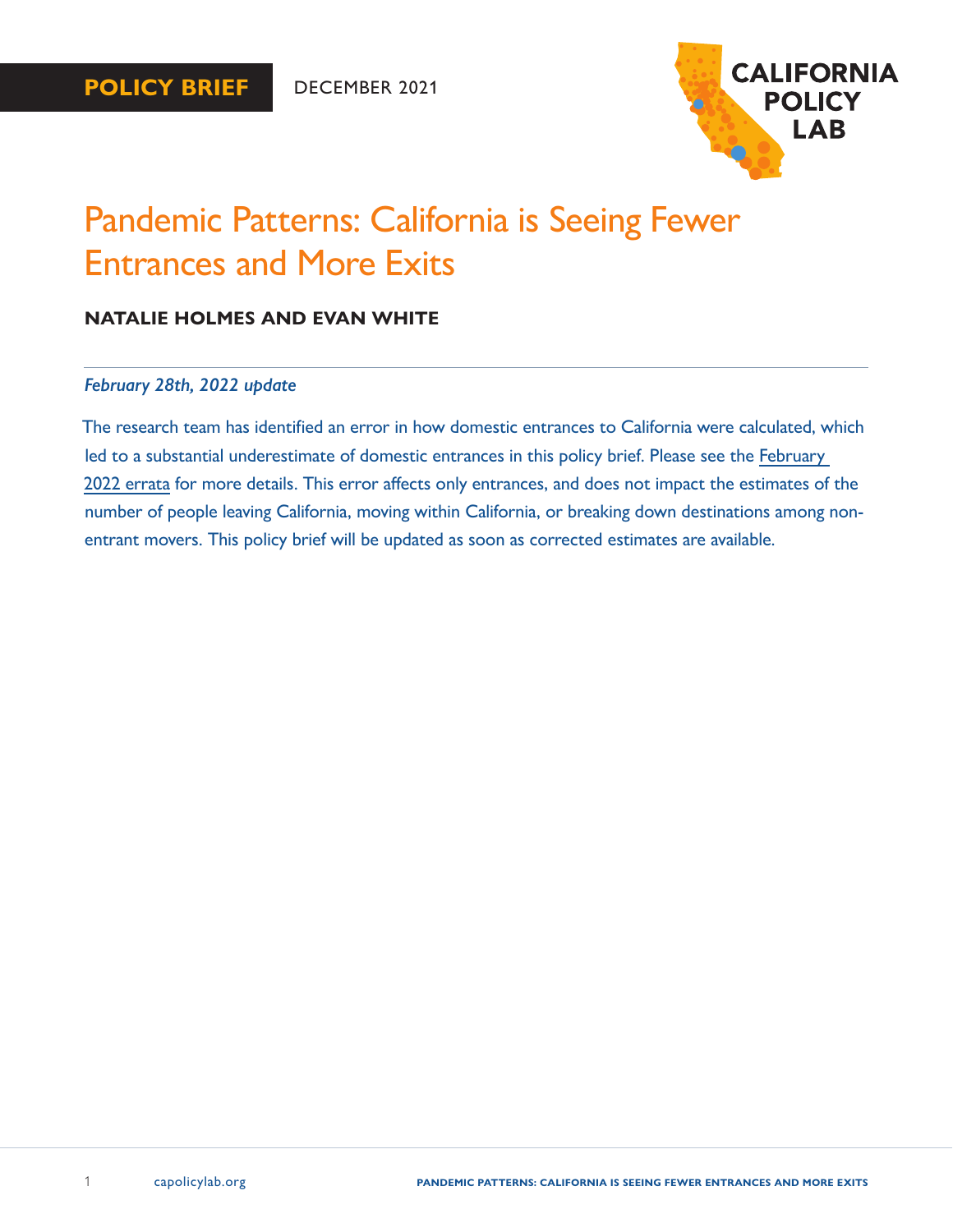

# <span id="page-1-0"></span>Pandemic Patterns: California is Seeing Fewer Entrances and More Exits

### **NATALIE HOLMES AND EVAN WHITE**

### EXECUTIVE SUMMARY

Since the COVID-19 pandemic began, far fewer people have been moving into California from other states and more have been leaving. At the end of September 202[1](#page-12-0), entrances to California were 38% lower than at the end of March 2020.<sup>1</sup> Exits, following a dip in the first half of 2020, stood 12% higher at the end of September 2021 than at the end of March 2020 — representing a return to a steady pre-pandemic rate of increase of approximately 4% per year since 2016. These two trends have combined to more than double net domestic migration away from California, defined as entrances from other US states minus exits to other US states. This brief updates our spring 2021 analysis that used data through December 2020.

These trends are present throughout the state. Since the end of March 2020, new entrances to the state have dropped in every California county, and when Californians move, they are slightly more likely to leave the state than they were before the pandemic began (true for nearly every county).

But the Bay Area stands out, for several reasons. Since the end of March 2020, new entrances to Bay Area counties have dropped more quickly than in other parts of the state. Before the pandemic, San Francisco, San Mateo, and Santa Clara counties were the only net receivers of population from other US states. Today, all California counties lose population to domestic migration. In addition, whereas in every other economic region the move rate fell since the pandemic began, Bay Area residents moved (to any destination) at higher levels (up 8%, to 4.2%), driving a 21% increase in Bay Area exits.

### KEY RESEARCH FINDINGS

- **•** There is still no evidence of a pronounced exodus from the state, but *net* entrances from domestic migration defined as entrances from other US states minus exits to other US states — have dropped significantly since the start of the pandemic. On net today, California loses more than twice as many people to domestic migration as it did before the pandemic.
- **•** Since the start of the pandemic, entrances have decreased in all California counties (down 38% statewide).
- **•** Exits to other US states are up 12% since the start of the pandemic, in line with pre-pandemic trends.
- **•** In 52 of 58 counties, Californians who move are more likely to leave the state than they were before the pandemic.
- **•** Californians from the Bay Area accounted for a larger share of those leaving the state than before the pandemic, driven by an increase in moves (to any destination) originating from the region.
- **•** San Francisco, San Mateo, and Santa Clara counties have lost population due to domestic migration for the first time since at least 2016, the first year for which we report data.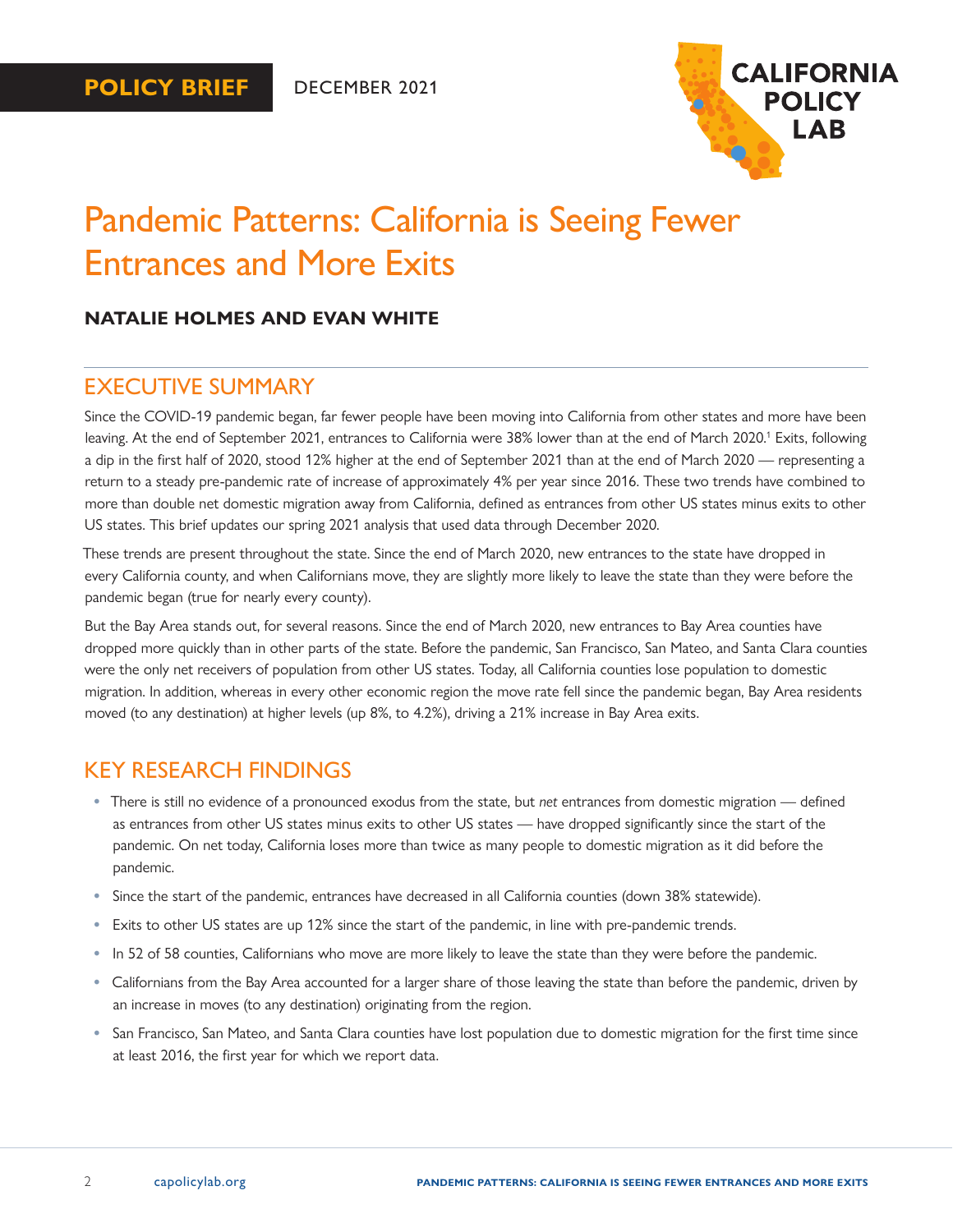# <span id="page-2-0"></span>POPULATION MATTERS

Following the 2020 decennial Census, California is slated to [lose a congressional seat](https://calmatters.org/politics/2021/04/california-congress-census/) for the first time. Also for the first time on record, in the spring of 2021, the California Department of Finance projected that the state [lost](https://www.ppic.org/blog/californias-stalled-population-growth/)  [population](https://www.ppic.org/blog/californias-stalled-population-growth/) in the previous year. Although California remains the most populous state by far, home to one in eight of all Americans, these demographic changes affect federal funding formulas and reduce the state's political power.

Population change occurs through a combination of "natural" factors (births and deaths) and international and domestic migration. California continues to have a positive rate of natural population increase: in 2019, 446,479 people were born in California and [2](#page-12-0)68,818 people died.<sup>2</sup> California also continues to attract steady international in-migration, with a net inflow of 1.5 million last decade. In contrast, California has lost population to domestic out-migration for many years. Between 2010 and 2020, 1.3 million more Californians left the state than arrived from other states.<sup>[3](#page-12-0)</sup> There has been extensive speculation about the factors driving this trend, ranging from high housing costs and adverse business conditions to the increasing prevalence of wildfires.

This brief examines domestic migration to and from California during the COVID-19 pandemic through September 2021. We measure mobility using anonymized quarterly credit records from one of the three nationwide credit bureaus. A move is defined as having a different ZIP code in the next quarter. While this is the best near-realtime data we have seen for measuring mobility, it has some disadvantages. One in ten adults does not have a credit record, and younger adults and lower-income consumers are less represented in the data.<sup>4</sup> Because children are also not included, our estimates of the volumes of movers are underestimates of the true volumes.<sup>5</sup>

### NET ENTRANCES ARE DOWN **STATEWIDE**

California has lost population due to domestic net outmigration for many years. But that trend has accelerated during the COVID pandemic. On net, California lost over two times as many people to domestic migration. Our data show just over 60,000 net exits in Q1 2020 as compared to just over 150,000 net exits in Q3 2021, though these volumes are likely lower bounds because our sample does not include children or those without a credit history.





Source: California Policy Lab analysis of University of California Consumer Credit Panel (UC-CCP) data.

Notes: A move is defined as having a different ZIP code in the next quarter. These volumes are underestimated because the data universe for this analysis comprises adults in California with credit history, which we estimate is approximately 70% of the state's population. Domestic migration only.

This net decline is a result of both decreased entrances to the state and increased exits from the state (Figure 2). Following a dip early in the pandemic, exits rebounded in the latter half of 2020 and have continued to increase such that they are now 12% higher than pre-COVID levels — on pace with pre-pandemic trends. Entrances likewise dipped early in the pandemic and continued to fall, such that they are down 38% compared to pre-COVID levels. This downward trend in entrances, also seen in many urban centers,<sup>[6](#page-12-0)</sup> seems to be more significant but is garnering less media attention. We discuss entrances and exits in turn.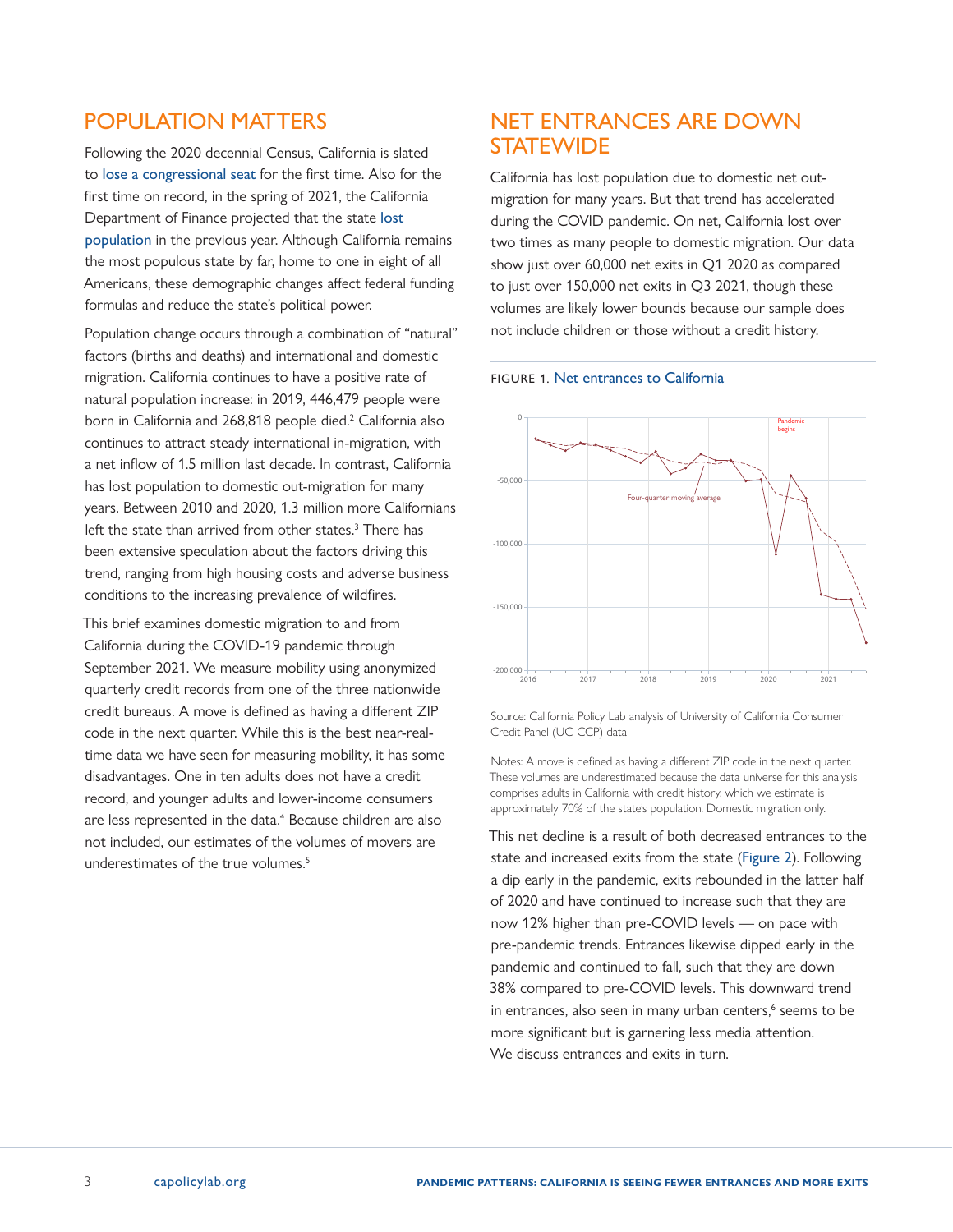### ENTRANCES TO CALIFORNIA ARE DOWN STATEWIDE

Before the COVID-19 pandemic began in early 2020, both the total number of new domestic entrants to California and their likelihood of settling in any given region of the state had remained stable since at least 2016 (Figure 3). Southern California, home to the largest US county (Los Angeles), typically receives 45% of all new domestic migrants to the state. Before the pandemic, the less populous 11-county Bay Area economic region typically received just over 22% of new domestic migrants to California. Since then, that share has fallen by 12% to just below 20%.

Since the start of the pandemic, entrances have declined in every economic region — but most significantly in the Bay Area. Figure 4 shows trends in out-of-state entrances to all nine economic regions, normalizing each to 0 at Q1 2020, the quarter closest to the start of the pandemic. By the end of September 2021, 45% fewer people were moving into the Bay Area from other US states than at the end of March 2020.





Source: California Policy Lab analysis of University of California Consumer Credit Panel (UC-CCP) data.

Notes: A move is defined as having a different ZIP code in the next quarter. These volumes are underestimated because the data universe for this analysis comprises adults in California with credit history, which we estimate is approximately 70% of the state's population. Domestic migration only.



#### FIGURE 3. Number and percentage of entrances to California, by economic region

Source: California Policy Lab analysis of University of California Consumer Credit Panel (UC-CCP) data.

Notes: All figures reflect 4-quarter averages (ending with the indicated quarter) to smooth seasonal fluctuations. A move is defined as having a different ZIP code in the next quarter. These volumes are underestimated because the data universe for this analysis comprises adults in California with credit history, which we estimate is approximately 70% of the state's population. Domestic migration only.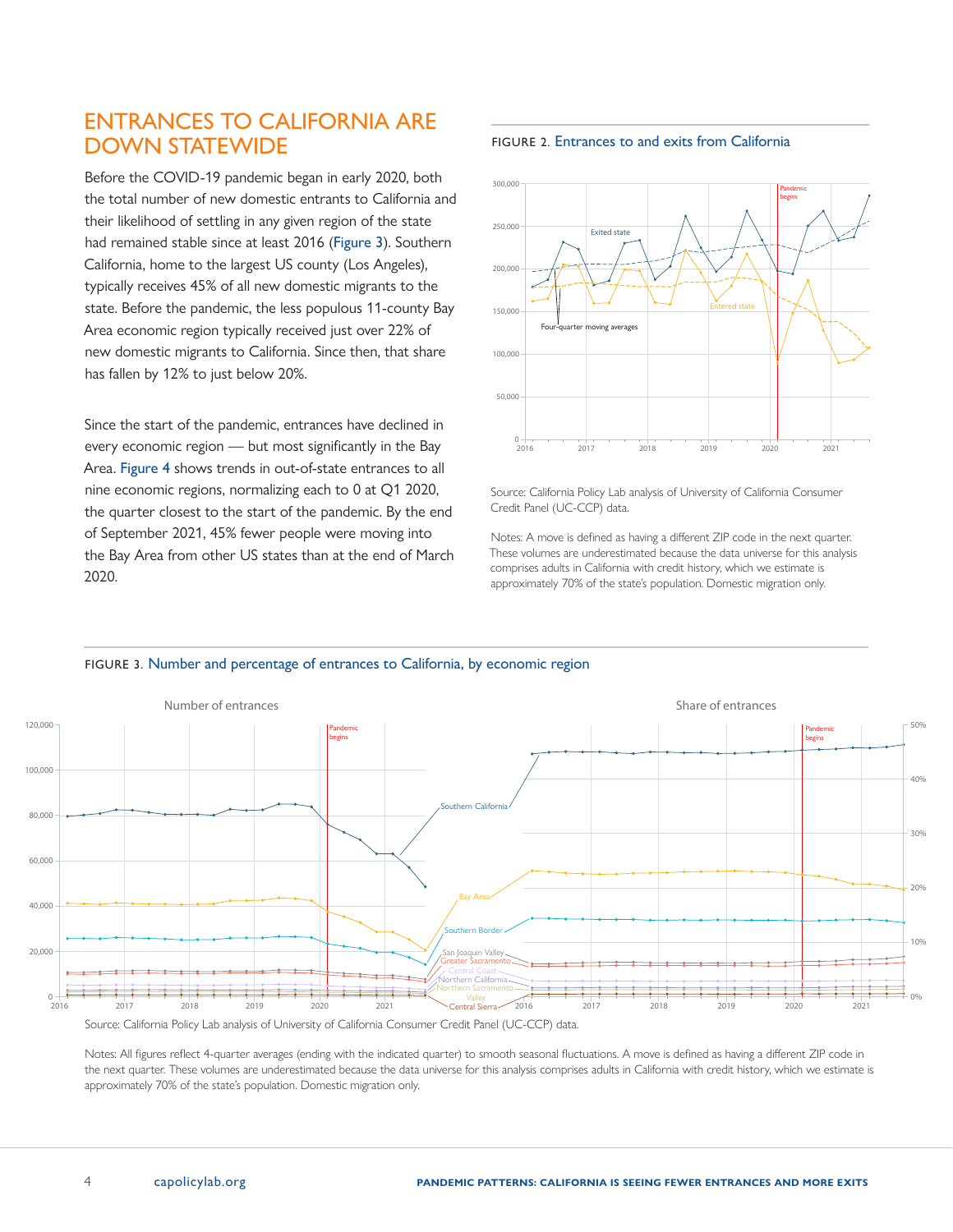### FIGURE 4. Percent change in entrances to California relative to Q1 2020, by economic region



#### FIGURE 5. Number of out-of-state entrances to California counties, before and during COVID-19 pandemic



Source: California Policy Lab analysis of University of California Consumer Credit Panel (UC-CCP) data.

Notes: All figures reflect 4-quarter averages (ending with the indicated quarter) to smooth seasonal fluctuations. A move is defined as having a different ZIP code in the next quarter. Domestic migration only.

Zooming in to the county level, we see that all 58 counties have experienced a drop in out-of-state entrances since the pandemic began. The vertical axis of Figure 5 shows the four-quarter average number of entrances immediately prior to the pandemic (through Q1 2020). The horizontal axis shows the same measure six quarters after the start of the pandemic (Q3 2021). Counties with the same average number of entrances in both periods would appear on the dotted line. Those where entrances fell since the pandemic started appear above the line, while those where entrances increased since the pandemic started (there were none) would appear below it. All counties saw steep declines since COVID arrived, but declines were especially steep in San Francisco County (-53%), Santa Clara County (-52%), and San Mateo County (-48%).

The statewide drop in entrances to California accounts for the bulk of the decline in *net* entrances. Though as the next section explains, exits have ticked up to pre-pandemic trends.

Source: California Policy Lab analysis of University of California Consumer Credit Panel (UC-CCP) data.

Notes: A move is defined as having a different ZIP code in the next quarter. These volumes are underestimated because the data universe for this analysis comprises adults in California with credit history, which we estimate is approximately 70% of the state's population. Domestic migration only.

# EXITS FROM CALIFORNIA HAVE RETURNED TO PRE-PANDEMIC TRENDS

Exits to other states increased in most California regions since the pandemic began. There was a brief dip in mid-2020, as overall mobility stalled, but since then out-of-state exits have increased in almost every region. As with entrances, the Bay Area has experienced some of the largest movement in exits, such that by the end of September 2021 it accounted for a larger share of total exits from the state than in the pre-pandemic period (Figure 6).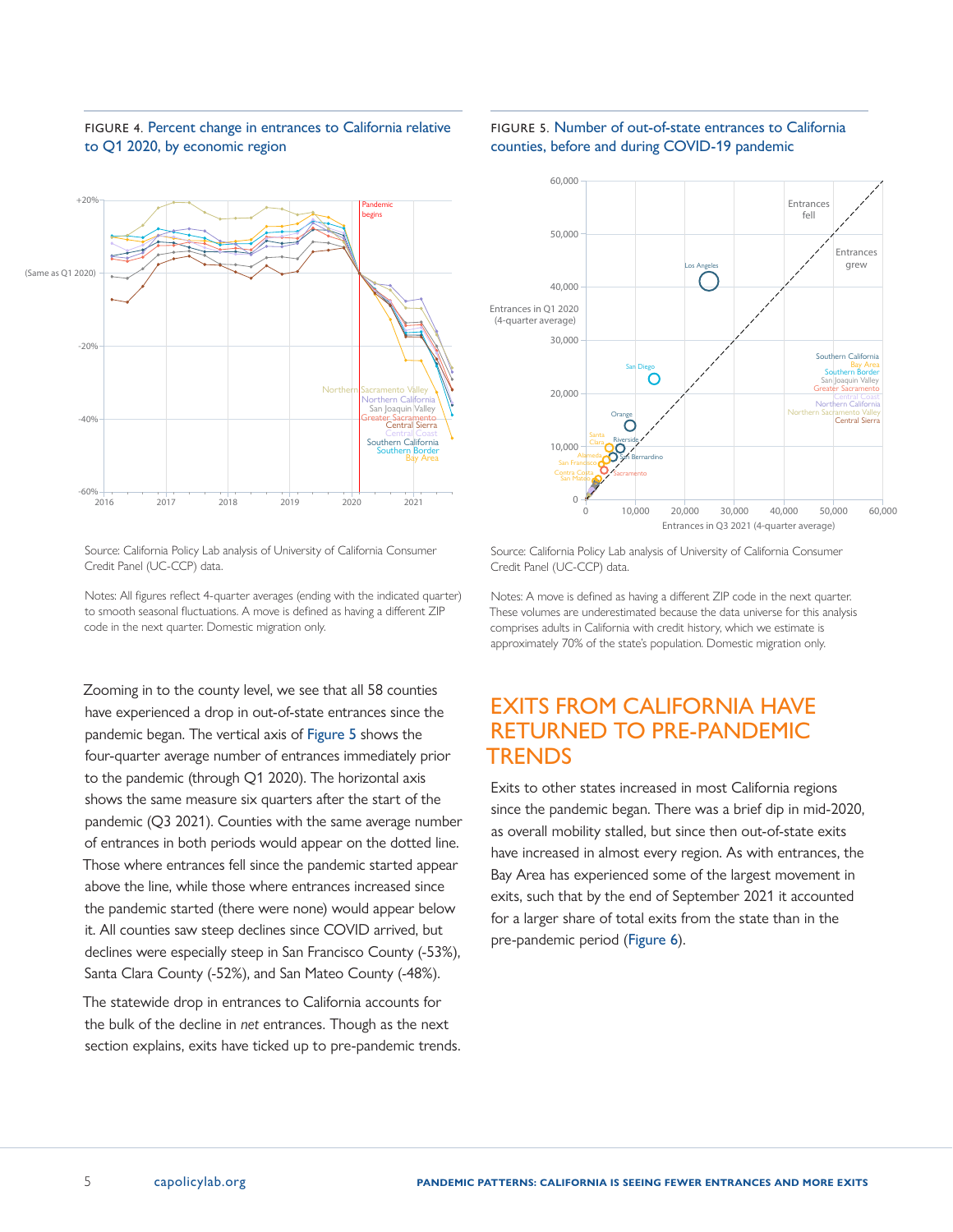

#### FIGURE 6. Number and percentage of exits from California by economic region

Source: California Policy Lab analysis of University of California Consumer Credit Panel (UC-CCP) data.

Notes: All figures reflect 4-quarter averages (ending with the indicated quarter) to smooth seasonal fluctuations. A move is defined as having a different ZIP code in the next quarter. These volumes are underestimated because the data universe for this analysis comprises adults in California with credit history, which we estimate is approximately 70% of the state's population. Domestic migration only.



#### FIGURE 7. Percent change in exits from California relative to Q1 2020, by economic region

Source: California Policy Lab analysis of University of California Consumer Credit Panel (UC-CCP) data.

Notes: All figures reflect 4-quarter averages (ending with the indicated quarter) to smooth seasonal fluctuations. A move is defined as having a different ZIP code in the next quarter. Domestic migration only. The dramatic changes in Northern Sacramento Valley derive mostly from Butte County, and may be linked to wildfire-related moves.

Out-of-state exits have increased relative to their prepandemic levels in every economic region except the Northern Sacramento Valley (comprising Butte, Colusa, Glenn, Shasta, and Tehama Counties), which experienced unusual fluctuations in mobility in 2019, perhaps linked to wildfires. Exits increased by a low of 1% in the Northern California region to a high of 21% in the 11-county Bay Area region.

If we look more closely at each of California's 58 counties, we see that 45 of them experienced modest increases in the number leaving the state since the start of the pandemic (Figure 8). Counties that fall below the dotted line indicate that exits were higher during the pandemic. In most counties, this had less to do with increases in move rates and more to do with increases in the share of movers that left the state, as we discuss below.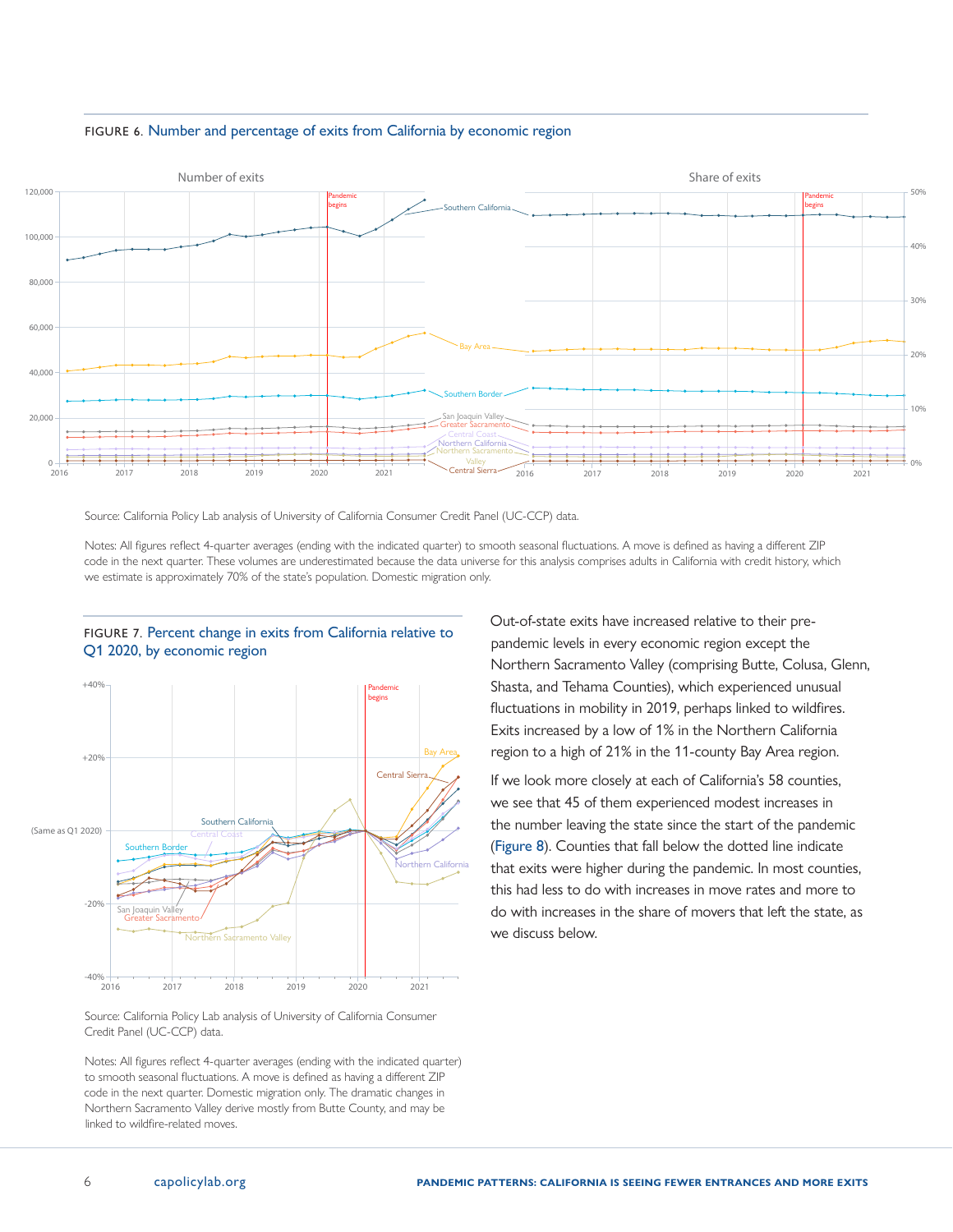

#### FIGURE 8. Number of exits from California counties, before and during COVID-19 pandemic

Source: California Policy Lab analysis of University of California Consumer Credit Panel (UC-CCP) data.

Notes: A move is defined as having a different ZIP code in the next quarter. These volumes are underestimated because the data universe for this analysis comprises adults in California with credit history, which we estimate is approximately 70% of the state's population. Domestic migration only.

It is helpful to think of total exits from the state as comprising two factors: the overall move rate, and the likelihood that movers leave the state. The overall share of Californians who move has slowly and steadily declined over time, although move rates continue to vary substantially by region and county. Historically, over 80% of Californians who move remain in the state — again, with substantial variation regionally. Since the onset of the pandemic, the overall move rate declined while the share of movers leaving the state increased. We discuss each factor in turn.

### CALIFORNIANS HAVE BEEN LESS LIKELY TO MOVE DURING THE PANDEMIC

By the end of September 2021, Californians were less likely to move than they were before the pandemic started (Figure 9). Following a substantial dip early in the pandemic, the statewide move rate has recovered somewhat, though not to pre-pandemic levels.





Source: California Policy Lab analysis of University of California Consumer Credit Panel (UC-CCP) data.

Notes: A move is defined as having a different ZIP code in the next quarter.. Domestic migration only.

This trend holds in most counties, with the notable exceptions of six Bay Area counties, particularly San Francisco and San Mateo counties, which saw 27% and 14% increases in move rates, respectively (Figure 10).

This drop in overall move rates in most counties has acted as a countervailing force against elevated exit rates. The net result is that exits are back up in 2021 to roughly pre-pandemic trends.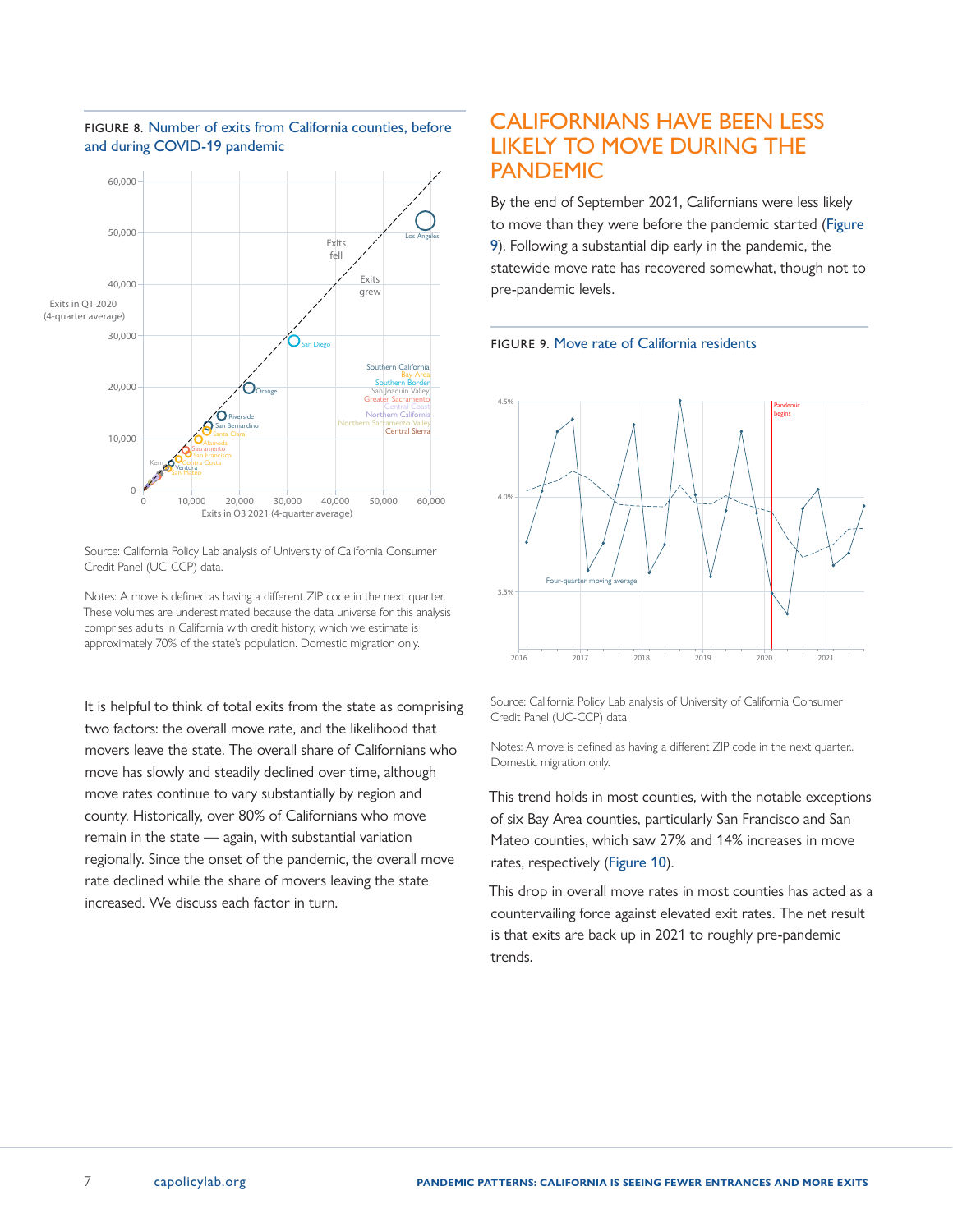

#### FIGURE 10. Move rates of Californians by county, before and during COVID pandemic

Source: California Policy Lab analysis of University of California Consumer Credit Panel (UC-CCP) data.

Notes: A move is defined as having a different ZIP code in the next quarter. Domestic migration only.



FIGURE 11. Destinations of California residents that move

Source: California Policy Lab analysis of University of California Consumer Credit Panel (UC-CCP) data.

Notes: Dashed lines reflect 4-quarter averages (ending with the indicated quarter) to smooth seasonal fluctuations. A move is defined as having a different ZIP code in the next quarter. Domestic migration only.

# CALIFORNIANS WHO MOVED IN 2021 WERE MORE LIKELY TO EXIT THE STATE

Statewide, the share of movers that left California increased from 16.3% in 2016 to 20.3% at the end of September 2021, primarily displacing within-county moves (Figure 11). This change has been especially pronounced since the onset of the pandemic, with the exit rate of movers increasing in 52 of 58 California counties (Figure 12).

Holding all else equal, an increase in the share of movers who leave the state should increase the total number of exits from the state. However, over the same period, the rate at which Californians moved declined in most places. The net result is that exits appear to be on pace with their prepandemic trend. Although we do not discuss it in this brief, it is plausible that the composition of movers changed during the pandemic, such that the population of movers in March 2020 is not comparable to the population of movers in September 2021. Figure 13 compares the shares of each county's total population that left the state, and the map shows how those shares have changed over the pandemic.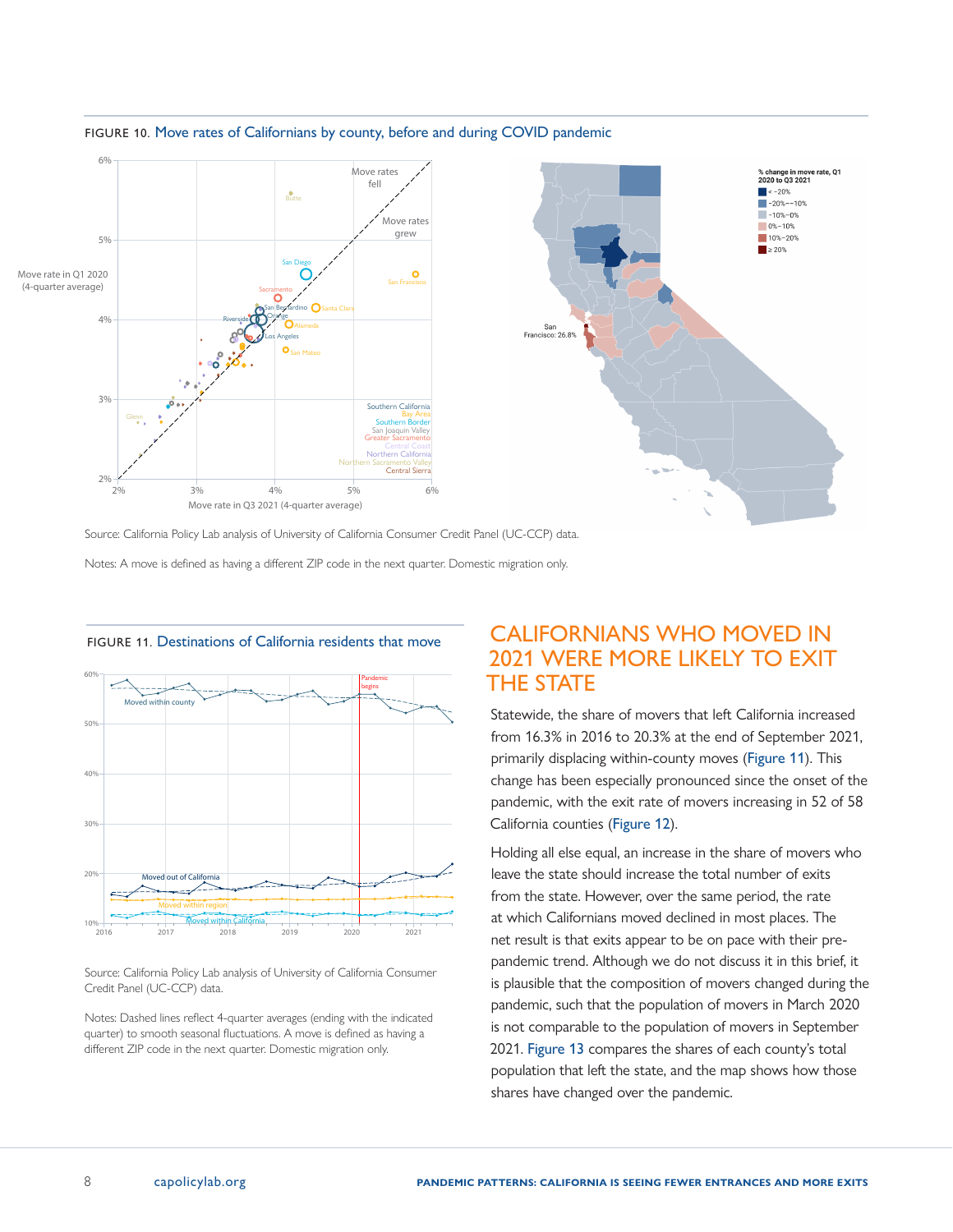

### FIGURE 12. Exit rate of movers by county, before and during COVID pandemic

Source: California Policy Lab analysis of University of California Consumer Credit Panel (UC-CCP) data.

Notes: A move is defined as having a different ZIP code in the next quarter. Domestic migration only.



#### FIGURE 13. Exit rate of county population, before and during COVID pandemic

Source: California Policy Lab analysis of University of California Consumer Credit Panel (UC-CCP) data.

Notes: A move is defined as having a different ZIP code in the next quarter. Domestic migration only.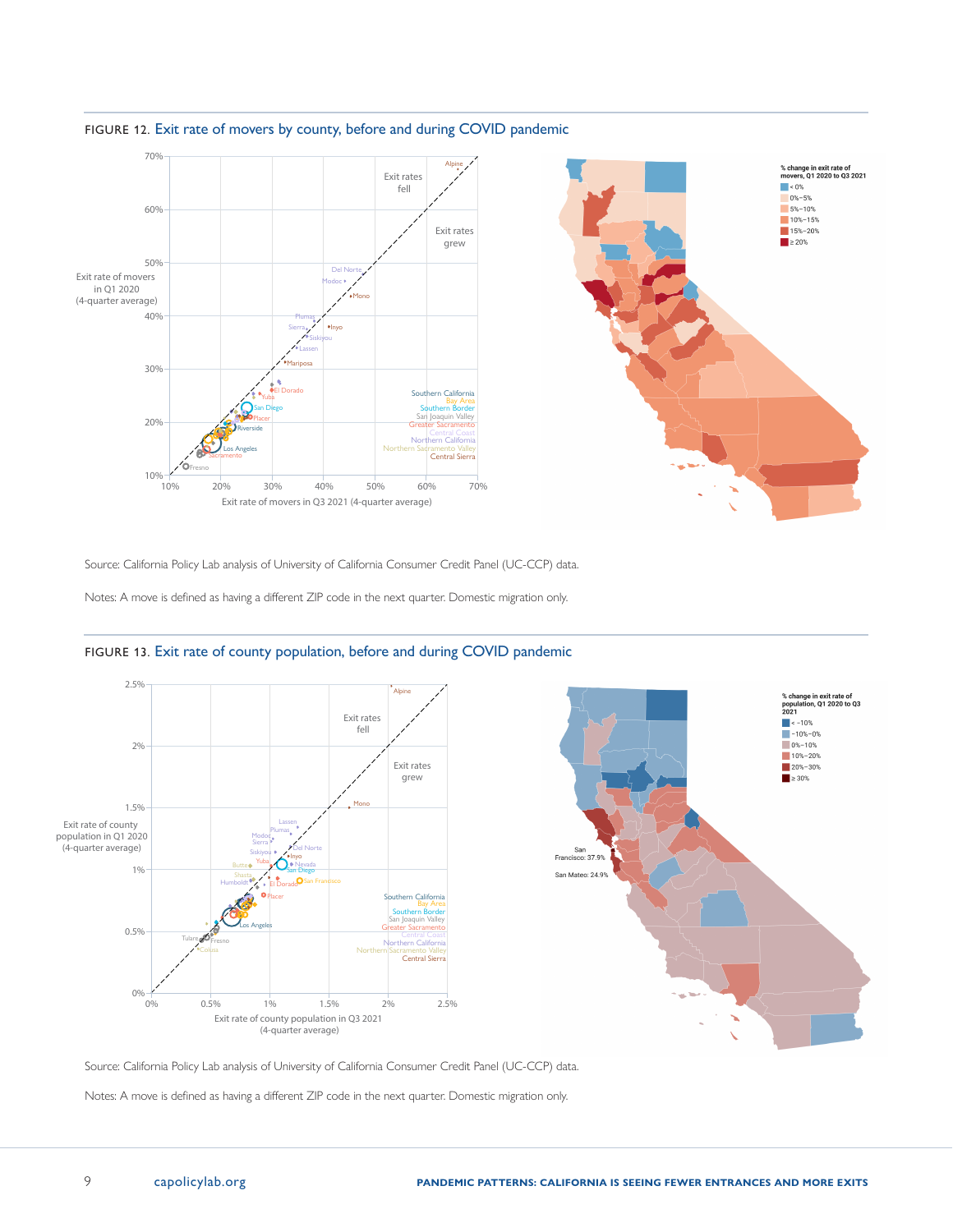# THE PANDEMIC CONTINUES TO AFFECT THE BAY AREA DIFFERENTLY

Bay Area mobility patterns during the pandemic are more extreme than the rest of the state. The magnitude of these changes is evident in the fact that today the Bay Area accounts for both a lower share of total entrances to the state and a higher share of exits from the state than before the pandemic, when these ratios had largely remained stable since at least 2016 (Figures 3 and 6).

We highlight three counties — San Francisco, San Mateo, and Santa Clara — with especially pronounced changes. Figure 14 shows out-of-state entrances and exits for San Francisco, San Mateo, and Santa Clara Counties. Those three Bay Area counties were often net-receiving counties, but after the pandemic have become large net senders to other states. Because of those changes, all California counties are net senders to other states since the pandemic started.



#### FIGURE 14. Number of out-of-state entrances and exits, selected counties

Source: California Policy Lab analysis of University of California Consumer Credit Panel (UC-CCP) data.

Notes: A move is defined as having a different ZIP code in the next quarter. Domestic migration only.

Though the share of Bay Area movers leaving the state (versus moving elsewhere in the state) increased slightly (Figure 15), the real driver of out-of-state exits from these counties was the overall increase in movers.

In San Francisco County, for example, the number of people moving increased 27% as compared to the end of Q1 2020. In San Mateo and Santa Clara Counties, the move rate increased by 14% and 9% (Figure 16).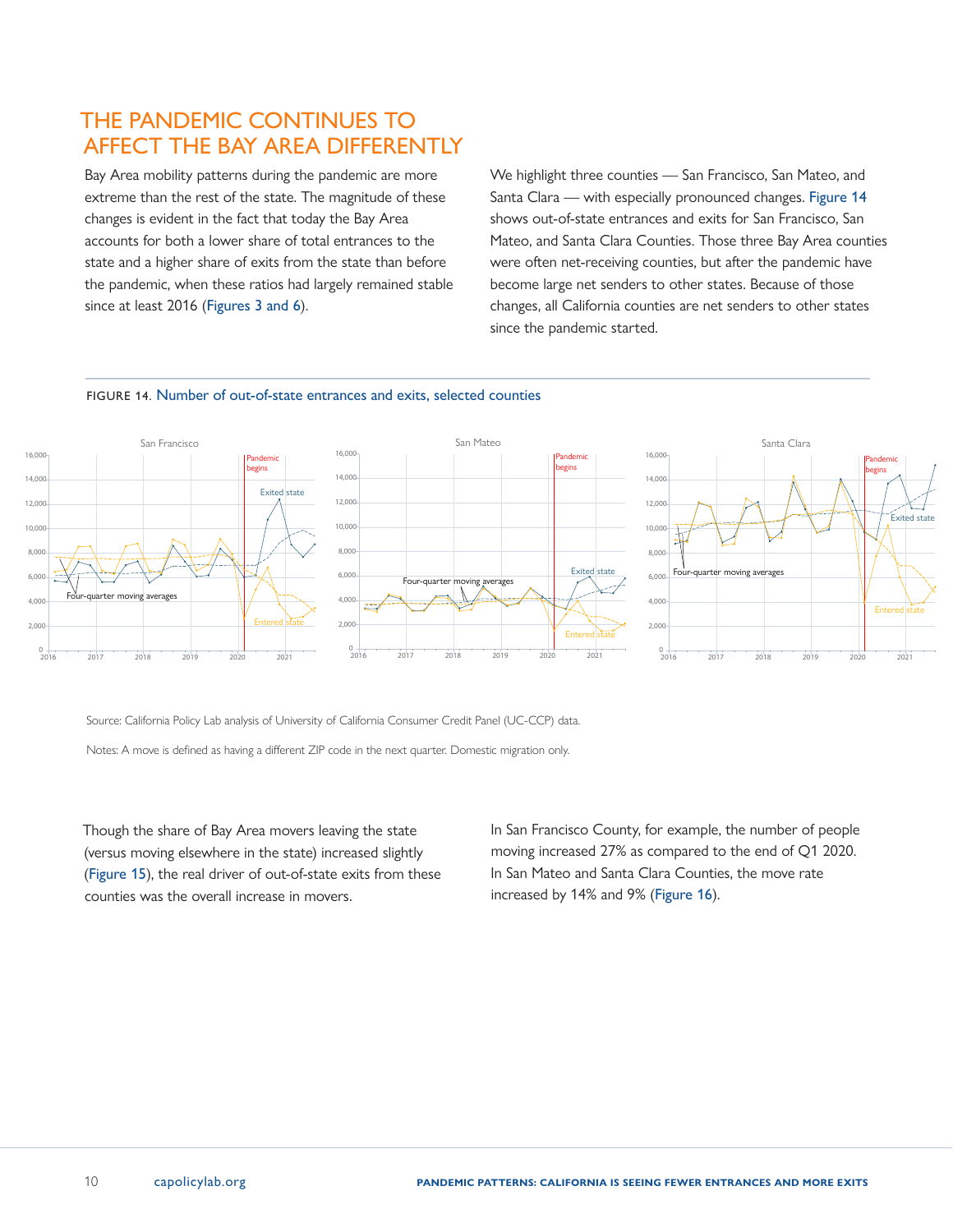



Source: California Policy Lab analysis of University of California Consumer Credit Panel (UC-CCP) data.

Notes: A move is defined as having a different ZIP code in the next quarter.. Domestic migration only.

#### FIGURE 16. Move rates of California residents, selected counties



Source: California Policy Lab analysis of University of California Consumer Credit Panel (UC-CCP) data.

Notes: A move is defined as having a different ZIP code in the next quarter. Domestic migration only.

In subsequent reports we will explore what factors are driving these trends, both statewide and in the Bay Area. Media reports suggest that Bay Area trends could be due to steep housing prices or more flexible remote-work policies in the technology sector.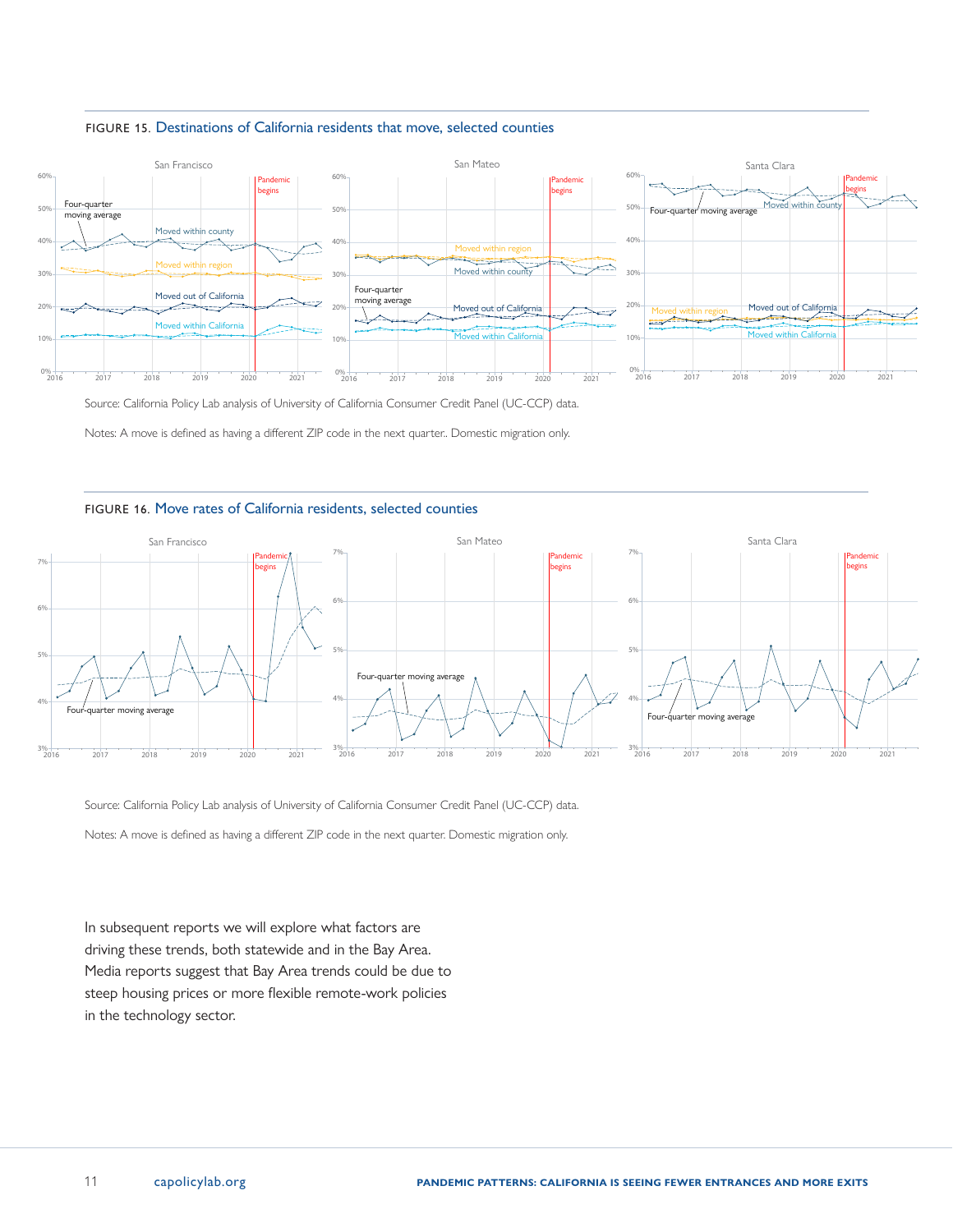# **CONCLUSION**

We continue to find no evidence of an "exodus" from California — caused or accelerated by the COVID-19 pandemic. However, as we enter the second winter of the pandemic, it has become evident that *net* entrances to the state have dropped substantially, driven by a significant drop in new entrances to the state. Although every county in the state has seen fewer new entrants arrive, this trend is especially present in the Bay Area.

The number of people leaving the state for other US states has been on a steady upward climb since at least 2016 (the first year we examine in this report). Following a drop early in the pandemic, as overall moves plummeted, we now appear to be back on the pre-pandemic, upward trajectory. This return to "normalcy" belies noticeable changes in both overall mobility rates and the destinations that movers choose. In particular, although the likelihood of a mover leaving the state has increased slightly almost everywhere, this change has been offset by lower mobility rates almost everywhere. Again, the Bay Area, and particularly San Francisco County, is a notable exception to the latter point — where move rates have increased substantially.

Media outlets and other commentators have speculated about the reasons for California's net-outmigration, mostly focusing on exits rather than entrances. We find, however, that it is the substantial drop in new entrances to the state that is responsible for much of this net out-migration.

# ACKNOWLEDGMENTS

The authors thank Arnold Ventures, the University of California Office of the President Multicampus Research Programs and Initiatives, MRP-19-600774 and M21PR3278, The James Irvine Foundation, and the Bylo Chacon Foundation for their generous support. All errors should be attributed to the authors.

# APPENDIX

This analysis uses the [University of California Consumer](https://www.capolicylab.org/data-resources/university-of-california-consumer-credit-panel/)  [Credit Panel \(UC-CCP\)](https://www.capolicylab.org/data-resources/university-of-california-consumer-credit-panel/), a dataset created through a partnership between the California Policy Lab, the Student Borrower Protection Center, and the Student Loan Law Initiative. The UC-CCP consists of data from Experian and contains longitudinal information about adults with a credit history who have lived in California at any point since 2004. Data includes each person's ZIP code of residence, as reported by creditors, and credit information at a quarterly frequency. We define moves as changes in ZIP codes from one quarter to the next. Data are extracted on the last Wednesday or Saturday of each quarter — e.g., from March 28, 2020. For this report we used a larger sample of Californians than in our spring 2021 report; consequently, quarterly figures may differ slightly.

We omit from the analysis individuals who do not live in a US state or the District of Columbia, who are deceased, or for whom the credit agency does not have a birthdate on file. Note that because we omit individuals residing outside the US in a given period, we are limited to describing domestic migration. Because California experiences significant in-migration from abroad, we will understate the total number of entrances. Finally, moves in a given quarter are not evaluated unless an individual is present at both the beginning and end of that period. In this way, we do not mistakenly characterize people entering the data for the first time or dropping out of the data as having moved.

Several factors may cause our estimates of residential mobility to be not fully accurate. We do not capture moves within the same ZIP code, which will cause us to understate the frequency of moves. We are not able to capture moves not reported to financial institutions, which will cause us to understate the frequency of moves. Credit data may also lag in its ability to measure mobility because it relies on people changing their addresses with creditors. Finally, because our sample consists of adults with credit histories (nearly 90 percent of adults, according to the Consumer Financial Protection Bureau), it is slightly older, more financially advantaged, and less racially and ethnically diverse than the overall adult population. As such, these results are less able to capture patterns of residential mobility among lowerincome Californians and among racial and ethnic minorities.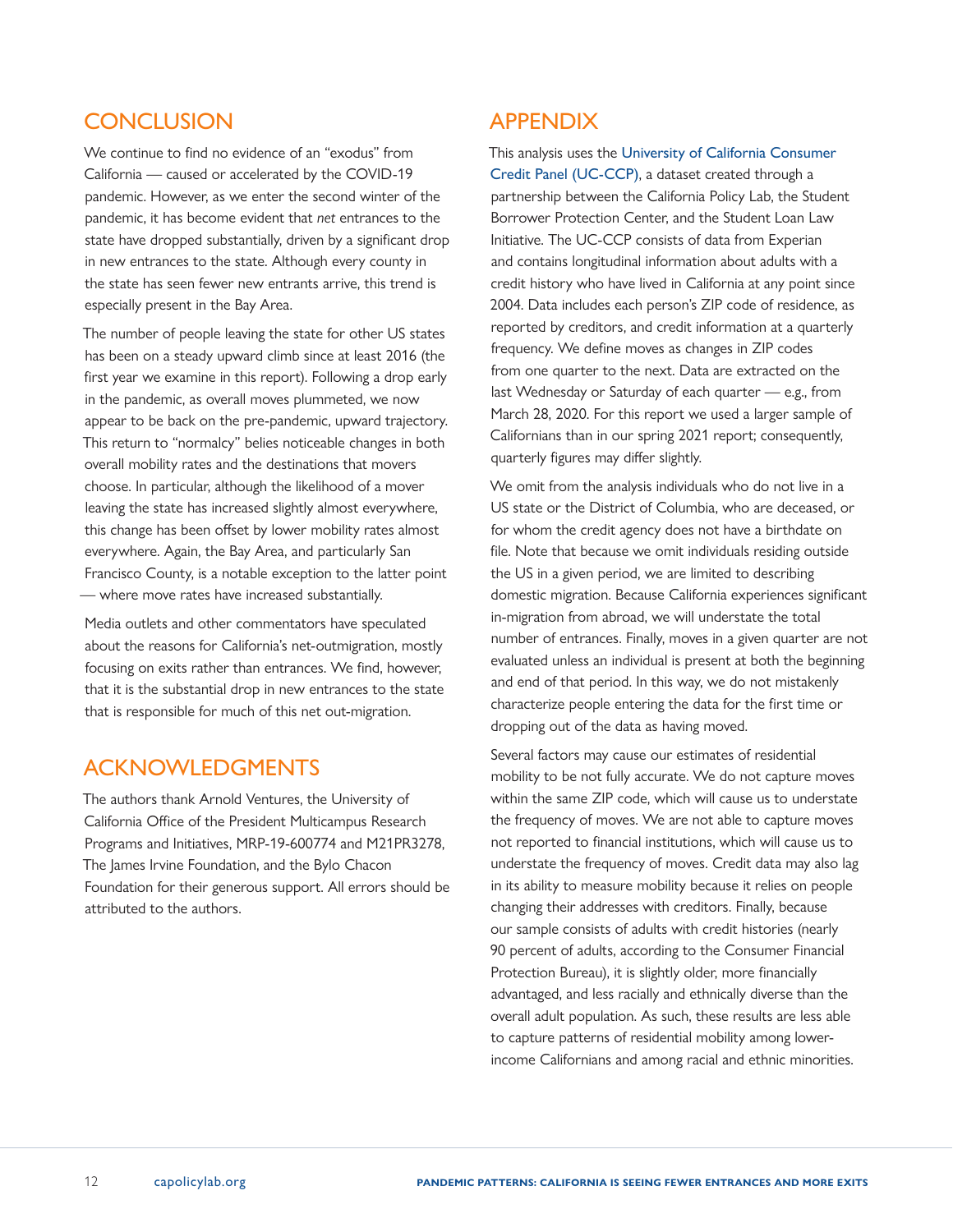#### <span id="page-12-0"></span>Appendix Table A1 and A2 source and notes:

Source: California Policy Lab analysis of University of California Consumer Credit Panel (UC-CCP) data.

Notes: All figures reflect 4-quarter averages (ending with the indicated quarter) to smooth seasonal fluctuations. A move is defined as having a different ZIP code in the next quarter. These volumes are underestimated because the data universe for this analysis comprises adults in California with credit history, which we estimate is approximately 70% of the state's population. We do not report people moving into or out of the state from outside the US.

*The California Policy Lab builds better lives through data-driven policy. We are an independent, nonpartisan research institute at the University of California, with sites at the Berkeley and Los Angeles campuses.*

*This research publication reflects the views of the authors and not necessarily the views of our funders, our staff, our advisory board, Experian, or the Regents of the University of California.*

#### Endnotes

- [1](#page-1-0) We use 4-quarter moving averages throughout this brief to smooth out seasonal fluctuations.
- [2](#page-2-0) US CDC WONDER database: <https://www.cdc.gov/nchs/fastats/state-and-territorial-data.htm>.
- [3](#page-2-0) [Hans Johnson](https://www.ppic.org/person/hans-johnson/), [Eric McGhee](https://www.ppic.org/person/eric-mcghee/), and [Marisol Cuellar Mejia](https://www.ppic.org/person/marisol-cuellar-mejia/), PPIC, California's Population: March 2021 Fact Sheet. [https://www.ppic.org/publication/californias](https://www.ppic.org/publication/californias-population)[population](https://www.ppic.org/publication/californias-population).
- [4](#page-2-0) Brevoort, Kenneth P., Philipp Grimm, and Michelle Kambara. 2016. "Credit Invisibles and the Unscored." Cityscape 18(2): 9–34.
- [5](#page-2-0) Individuals under age 18 represent 22.5% of the state's population, and approximately 11% of adults (8.5% of the total) do not have sufficient credit information to appear in our data.
- [6](#page-2-0) A February 2021 data brief from Federal Reserve Bank of Cleveland economist Stephan Whitaker also found that a decline in in-migration drove most of the net migration loss in urban centers during the pandemic: https://www.clevelandfed.org/newsroom-and-events/publications/cfed-district-data-briefs/cfddb-20210205-did-the-covid-19-pandemic-cause-an-urban-exodus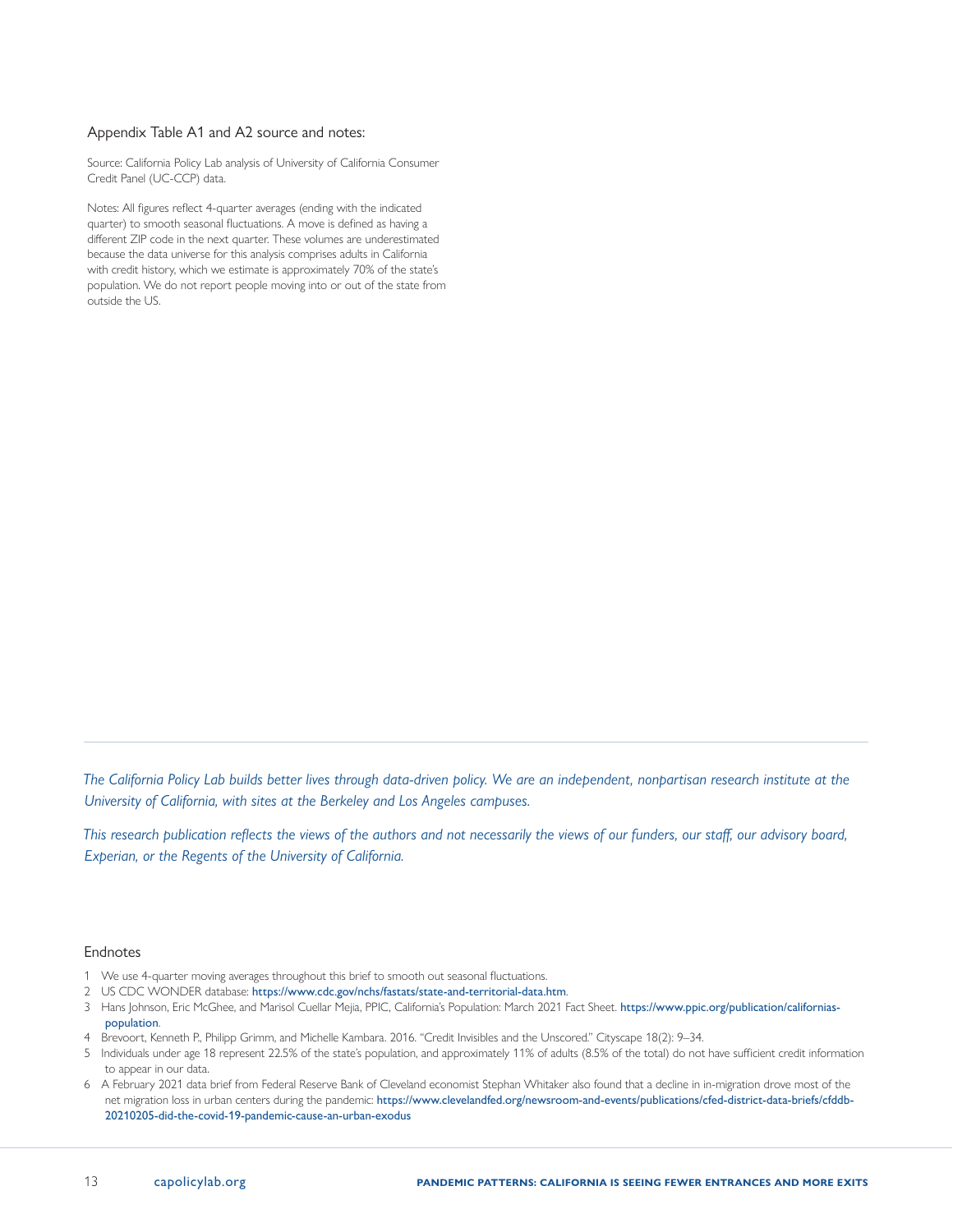# APPENDIX

APPENDIX TABLE A1. Entrances to and exits from California by county, before and during COVID pandemic

| <b>COUNTY</b> | <b>ECONOMIC REGION</b>     | <b>NUMBER OF</b><br>EXITS, Q3<br>2021 | <b>% CHANGE</b><br>SINCE Q1<br>2020 | <b>NUMBER OF</b><br><b>ENTRANCES,</b><br>Q3 2021 | <b>% CHANGE</b><br><b>SINCE Q1</b><br>2020 | # OF NET<br><b>ENTRANCES,</b><br>Q3 2021 | <b>% CHANGE</b><br><b>SINCE Q1</b><br>2020 |
|---------------|----------------------------|---------------------------------------|-------------------------------------|--------------------------------------------------|--------------------------------------------|------------------------------------------|--------------------------------------------|
| Statewide     | Whole state                | 255,869                               | 12.2                                | 104,722                                          | $-37.6$                                    | $-151,147$                               | 150.5                                      |
| Alameda       | Bay Area                   | 11,473                                | 16.5                                | 4,187                                            | $-44.2$                                    | $-7,287$                                 | 210.1                                      |
| Alpine        | Central Sierra             | 15                                    | $-14.1$                             | 8                                                | $-25.0$                                    | $-7$                                     | 3.7                                        |
| Amador        | Central Sierra             | 266                                   | 23.9                                | 116                                              | $-18.7$                                    | $-151$                                   | 106.9                                      |
| <b>Butte</b>  | Northern Sacramento Valley | 1,393                                 | $-19.4$                             | 550                                              | $-24.2$                                    | $-844$                                   | $-16.0$                                    |
| Calaveras     | Central Sierra             | 321                                   | 11.9                                | 117                                              | $-27.4$                                    | $-204$                                   | 62.1                                       |
| Colusa        | Northern Sacramento Valley | 64                                    | 15.1                                | 26                                               | $-34.9$                                    | $-38$                                    | 145.9                                      |
| Contra Costa  | Bay Area                   | 7,345                                 | 22.2                                | 2,528                                            | $-36.2$                                    | $-4,818$                                 | 135.1                                      |
| Del Norte     | Northern California        | 235                                   | 2.3                                 | 137                                              | $-21.4$                                    | $-98$                                    | 76.6                                       |
| El Dorado     | Greater Sacramento         | 1,748                                 | 18.5                                | 686                                              | $-24.9$                                    | $-1,062$                                 | 89.0                                       |
| Fresno        | San Joaquin Valley         | 3,472                                 | 8.0                                 | 1,658                                            | $-28.0$                                    | $-1,815$                                 | 98.7                                       |
| Glenn         | Northern Sacramento Valley | 107                                   | $-15.6$                             | 56                                               | $-21.7$                                    | $-51$                                    | $-7.7$                                     |
| Humboldt      | Northern California        | 900                                   | $-6.3$                              | 453                                              | $-35.5$                                    | $-447$                                   | 73.3                                       |
| Imperial      | Southern Border            | 857                                   | $-1.7$                              | 426                                              | $-25.1$                                    | $-431$                                   | 42.0                                       |
| Inyo          | Central Sierra             | 179                                   | 7.2                                 | 78                                               | $-38.8$                                    | $-102$                                   | 152.2                                      |
| Kern          | San Joaquin Valley         | 4,663                                 | 7.8                                 | 2,001                                            | $-29.9$                                    | $-2,663$                                 | 80.6                                       |
| Kings         | San Joaquin Valley         | 914                                   | 7.4                                 | 407                                              | $-41.1$                                    | $-508$                                   | 215.2                                      |
| Lake          | Northern California        | 400                                   | 4.6                                 | 179                                              | $-21.0$                                    | $-222$                                   | 41.8                                       |
| Lassen        | Northern California        | 230                                   | $-7.5$                              | 113                                              | $-22.9$                                    | $-117$                                   | 14.6                                       |
| Los Angeles   | Southern California        | 58,803                                | 12.3                                | 24,882                                           | $-39.5$                                    | $-33,921$                                | 201.2                                      |
| Madera        | San Joaquin Valley         | 568                                   | 13.3                                | 249                                              | $-16.5$                                    | $-319$                                   | 56.9                                       |
| Marin         | Bay Area                   | 1,945                                 | 24.1                                | 742                                              | $-30.7$                                    | $-1,203$                                 | 142.4                                      |
| Mariposa      | Central Sierra             | 140                                   | 8.7                                 | 53                                               | $-45.0$                                    | $-87$                                    | 170.9                                      |
| Mendocino     | Northern California        | 491                                   | $-3.5$                              | 233                                              | $-33.2$                                    | $-258$                                   | 60.9                                       |
| Merced        | San Joaquin Valley         | 905                                   | 3.6                                 | 415                                              | $-26.7$                                    | $-491$                                   | 59.3                                       |
| Modoc         | Northern California        | 76                                    | $-19.3$                             | 47                                               | $-27.2$                                    | $-28$                                    | $-1.2$                                     |
| Mono          | Central Sierra             | 154                                   | 18.4                                | 64                                               | $-41.4$                                    | $-91$                                    | 320.9                                      |
| Monterey      | Central Coast              | 2,569                                 | 5.7                                 | 1,004                                            | $-42.2$                                    | $-1,565$                                 | 125.4                                      |
| Napa          | Bay Area                   | 852                                   | 19.1                                | 325                                              | $-27.8$                                    | $-527$                                   | 98.8                                       |
| Nevada        | Northern California        | 1,091                                 | 17.1                                | 440                                              | $-25.9$                                    | $-652$                                   | 92.6                                       |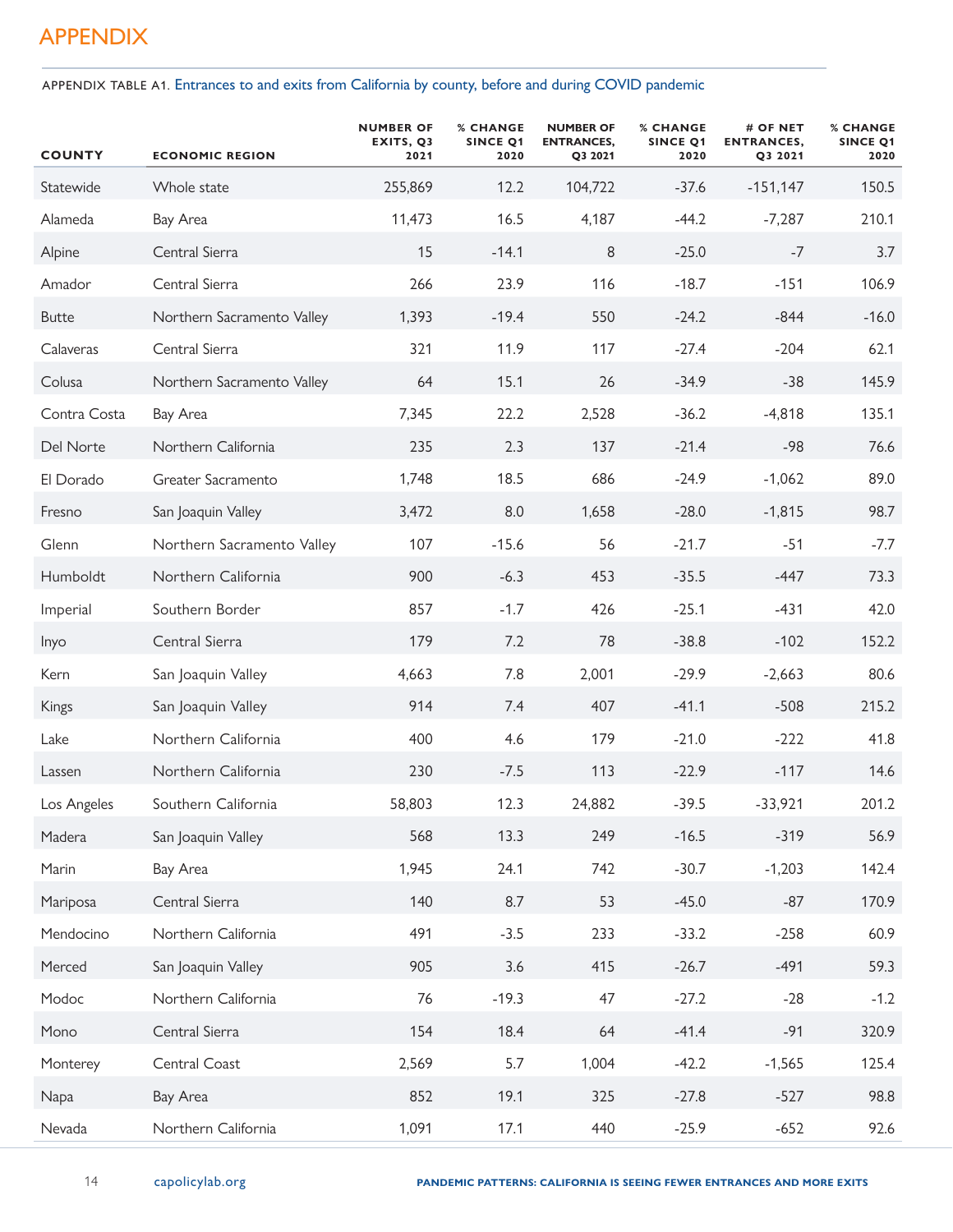### APPENDIX TABLE A1. Entrances to and exits from California by county, before and during COVID pandemic (continued)

| <b>COUNTY</b>   | <b>ECONOMIC REGION</b>     | # OF EXITS,<br>Q3 2021 | <b>% CHANGE</b><br>SINCE Q1<br>2020 | # OF<br><b>ENTRANCES,</b><br>Q3 2021 | <b>% CHANGE</b><br><b>SINCE Q1</b><br>2020 | # OF NET<br><b>ENTRANCES,</b><br>Q3 2021 | <b>% CHANGE</b><br><b>SINCE Q1</b><br>2020 |
|-----------------|----------------------------|------------------------|-------------------------------------|--------------------------------------|--------------------------------------------|------------------------------------------|--------------------------------------------|
| Orange          | Southern California        | 22,025                 | 10.9                                | 8,963                                | $-35.8$                                    | $-13,062$                                | 120.9                                      |
| Placer          | Greater Sacramento         | 3,184                  | 24.2                                | 1,215                                | $-28.1$                                    | $-1,969$                                 | 125.6                                      |
| Plumas          | Northern California        | 218                    | $-7.5$                              | 119                                  | $-21.5$                                    | $-99$                                    | 17.7                                       |
| Riverside       | Southern California        | 16,296                 | 12.7                                | 6,982                                | $-27.8$                                    | $-9,315$                                 | 94.3                                       |
| Sacramento      | Greater Sacramento         | 8,784                  | 13.2                                | 3,724                                | $-33.0$                                    | $-5,060$                                 | 129.9                                      |
| San Benito      | Bay Area                   | 271                    | 18.9                                | 98                                   | $-22.6$                                    | $-173$                                   | 71.2                                       |
| San Bernardino  | Southern California        | 13,487                 | 7.7                                 | 5,510                                | $-31.5$                                    | $-7,977$                                 | 78.2                                       |
| San Diego       | Southern Border            | 31,384                 | 8.1                                 | 13,819                               | $-39.2$                                    | $-17,565$                                | 179.7                                      |
| San Francisco   | Bay Area                   | 9,365                  | 34.0                                | 3,165                                | $-52.5$                                    | $-6,200$                                 | 1819.5                                     |
| San Joaquin     | San Joaquin Valley         | 3,262                  | 9.2                                 | 1,362                                | $-29.3$                                    | $-1,900$                                 | 79.0                                       |
| San Luis Obispo | Central Coast              | 1,925                  | 9.7                                 | 832                                  | $-27.6$                                    | $-1,093$                                 | 80.6                                       |
| San Mateo       | Bay Area                   | 5,236                  | 25.7                                | 1,855                                | $-47.6$                                    | $-3,381$                                 | 438.5                                      |
| Santa Barbara   | Central Coast              | 2,820                  | 8.0                                 | 1,253                                | $-34.3$                                    | $-1,567$                                 | 122.5                                      |
| Santa Clara     | Bay Area                   | 13,205                 | 14.9                                | 4,739                                | $-51.5$                                    | $-8,466$                                 | 393.8                                      |
| Santa Cruz      | Bay Area                   | 1,634                  | 16.4                                | 615                                  | $-33.6$                                    | $-1,019$                                 | 113.5                                      |
| Shasta          | Northern Sacramento Valley | 1,299                  | $-4.6$                              | 649                                  | $-27.3$                                    | $-650$                                   | 38.8                                       |
| Sierra          | Northern California        | 27                     | $-15.6$                             | 18                                   | $-18.4$                                    | $-9$                                     | $-9.2$                                     |
| Siskiyou        | Northern California        | 389                    | $-6.0$                              | 219                                  | $-17.6$                                    | $-170$                                   | 14.7                                       |
| Solano          | Bay Area                   | 3,097                  | 11.4                                | 1,173                                | $-36.9$                                    | $-1,923$                                 | 108.7                                      |
| Sonoma          | Bay Area                   | 3,140                  | 23.4                                | 1,133                                | $-32.2$                                    | $-2,008$                                 | 129.7                                      |
| Stanislaus      | San Joaquin Valley         | 2,334                  | 11.6                                | 938                                  | $-26.4$                                    | $-1,396$                                 | 70.9                                       |
| Sutter          | Greater Sacramento         | 462                    | 0.2                                 | 195                                  | $-28.9$                                    | $-266$                                   | 43.4                                       |
| Tehama          | Northern Sacramento Valley | 379                    | $-1.6$                              | 183                                  | $-25.7$                                    | $-197$                                   | 41.1                                       |
| Trinity         | Northern California        | 93                     | 10.7                                | 50                                   | $-14.6$                                    | $-43$                                    | 69.7                                       |
| Tulare          | San Joaquin Valley         | 1,440                  | 3.7                                 | 688                                  | $-29.6$                                    | $-753$                                   | 82.3                                       |
| Tuolumne        | Central Sierra             | 382                    | 17.4                                | 144                                  | $-30.0$                                    | $-238$                                   | 99.2                                       |
| Ventura         | Southern California        | 5,759                  | 11.1                                | 2,169                                | $-32.2$                                    | $-3,590$                                 | 80.7                                       |
| Yolo            | Greater Sacramento         | 1,190                  | 11.3                                | 503                                  | $-33.9$                                    | $-687$                                   | 122.7                                      |
| Yuba            | Greater Sacramento         | 605                    | 3.1                                 | 233                                  | $-43.9$                                    | $-372$                                   | 116.5                                      |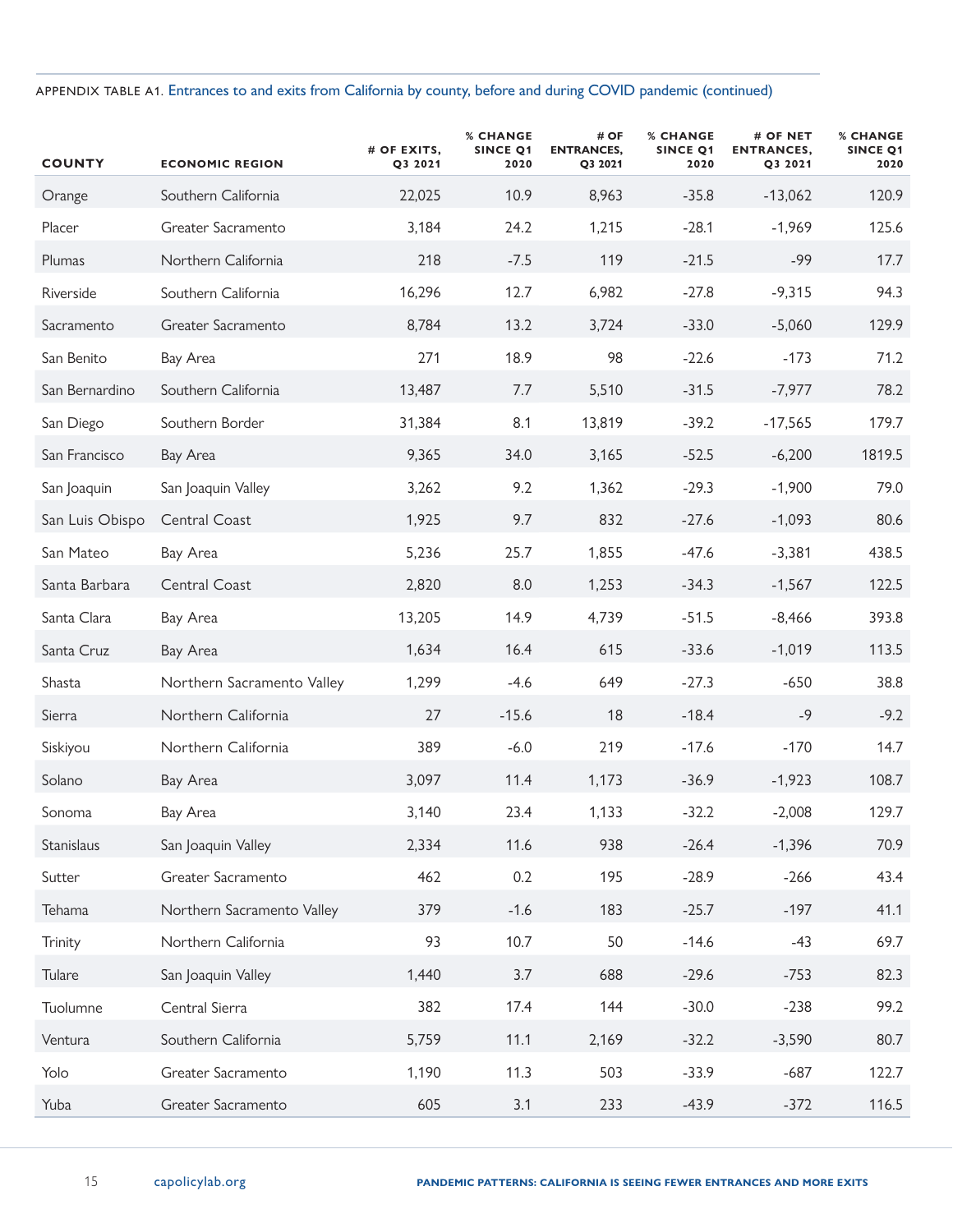APPENDIX TABLE A2. Move rates and move destinations of Californians, before and during COVID pandemic

| <b>COUNTY</b> | <b>ECONOMIC REGION</b>     | % OF PEOPLE<br><b>THAT MOVED</b><br>ANYWHERE,<br>Q3 2021 | <b>% CHANGE</b><br><b>SINCE Q1</b><br>2020 | % OF MOVERS<br><b>THAT LEAVE</b><br>THE STATE,<br>Q3 2021 | <b>% CHANGE</b><br>SINCE Q1<br>2020 | % OF COUNTY<br><b>THAT LEAVES</b><br>THE STATE,<br>Q3 2021 | <b>% CHANGE</b><br><b>SINCE Q1</b><br>2020 |
|---------------|----------------------------|----------------------------------------------------------|--------------------------------------------|-----------------------------------------------------------|-------------------------------------|------------------------------------------------------------|--------------------------------------------|
| Statewide     | Whole state                | 3.8                                                      | $-2.2$                                     | 20.3                                                      | 12.3                                | 0.8                                                        | 9.7                                        |
| Alameda       | Bay Area                   | 4.2                                                      | 6.0                                        | 19.5                                                      | 7.7                                 | 0.8                                                        | 14.0                                       |
| Alpine        | Central Sierra             | 3.1                                                      | $-18.3$                                    | 66.1                                                      | $-2.2$                              | 2.0                                                        | $-18.4$                                    |
| Amador        | Central Sierra             | 3.3                                                      | $-0.9$                                     | 25.1                                                      | 20.2                                | 0.8                                                        | 19.0                                       |
| <b>Butte</b>  | Northern Sacramento Valley | 4.2                                                      | $-24.8$                                    | 19.9                                                      | 8.2                                 | 0.8                                                        | $-18.8$                                    |
| Calaveras     | Central Sierra             | 3.5                                                      | $-3.0$                                     | 23.6                                                      | 11.5                                | 0.8                                                        | 8.5                                        |
| Colusa        | Northern Sacramento Valley | 2.3                                                      | $-1.1$                                     | 17.3                                                      | 11.8                                | 0.4                                                        | 10.5                                       |
| Contra Costa  | Bay Area                   | 3.5                                                      | 1.0                                        | 21.5                                                      | 17.8                                | 0.8                                                        | 18.8                                       |
| Del Norte     | Northern California        | 2.5                                                      | $-0.7$                                     | 47.6                                                      | $-0.4$                              | 1.2                                                        | $-1.0$                                     |
| El Dorado     | Greater Sacramento         | 3.6                                                      | 0.1                                        | 29.9                                                      | 14.7                                | 1.1                                                        | 15.0                                       |
| Fresno        | San Joaquin Valley         | 3.6                                                      | $-7.5$                                     | 13.2                                                      | 12.7                                | 0.5                                                        | 4.2                                        |
| Glenn         | Northern Sacramento Valley | 2.3                                                      | $-17.0$                                    | 20.7                                                      | $-0.3$                              | 0.5                                                        | $-16.6$                                    |
| Humboldt      | Northern California        | 3.8                                                      | $-7.6$                                     | 22.0                                                      | 0.2                                 | 0.8                                                        | $-7.7$                                     |
| Imperial      | Southern Border            | 2.6                                                      | $-9.4$                                     | 20.8                                                      | 5.5                                 | 0.5                                                        | $-4.4$                                     |
| Inyo          | Central Sierra             | 2.8                                                      | $-3.8$                                     | 41.0                                                      | 8.0                                 | 1.2                                                        | 4.5                                        |
| Kern          | San Joaquin Valley         | 3.5                                                      | $-7.5$                                     | 20.2                                                      | 12.6                                | 0.7                                                        | 4.0                                        |
| Kings         | San Joaquin Valley         | 3.0                                                      | $-5.5$                                     | 29.9                                                      | 10.6                                | 0.9                                                        | 4.6                                        |
| Lake          | Northern California        | 3.3                                                      | $-6.9$                                     | 23.2                                                      | 9.5                                 | 0.8                                                        | 1.9                                        |
| Lassen        | Northern California        | 3.6                                                      | $-10.0$                                    | 34.8                                                      | 2.2                                 | 1.2                                                        | $-8.0$                                     |
| Los Angeles   | Southern California        | 3.7                                                      | $-2.6$                                     | 18.2                                                      | 13.4                                | 0.7                                                        | 10.4                                       |
| Madera        | San Joaquin Valley         | 2.8                                                      | $-5.7$                                     | 18.5                                                      | 15.1                                | 0.5                                                        | 8.4                                        |
| Marin         | Bay Area                   | 3.6                                                      | 5.2                                        | 24.2                                                      | 16.6                                | 0.9                                                        | 22.2                                       |
| Mariposa      | Central Sierra             | 3.0                                                      | 1.9                                        | 32.5                                                      | 3.8                                 | $1.0$                                                      | 6.3                                        |
| Mendocino     | Northern California        | 2.5                                                      | $-9.1$                                     | 26.3                                                      | 3.7                                 | 0.7                                                        | $-5.6$                                     |
| Merced        | San Joaquin Valley         | 2.9                                                      | $-10.0$                                    | 15.6                                                      | 10.0                                | 0.5                                                        | $-0.9$                                     |
| Modoc         | Northern California        | 2.3                                                      | $-13.3$                                    | 44.1                                                      | $-5.2$                              | $1.0\,$                                                    | $-17.7$                                    |
| Mono          | Central Sierra             | 3.7                                                      | 7.9                                        | 45.3                                                      | 3.6                                 | 1.7                                                        | 11.3                                       |
| Monterey      | Central Coast              | 3.2                                                      | $-8.1$                                     | 24.5                                                      | 11.8                                | 0.8                                                        | 2.6                                        |
| Napa          | Bay Area                   | 3.1                                                      | $-0.7$                                     | 24.1                                                      | 18.4                                | 0.7                                                        | 16.9                                       |
| Nevada        | Northern California        | 3.8                                                      | 0.8                                        | 31.3                                                      | 13.0                                | 1.2                                                        | 13.6                                       |